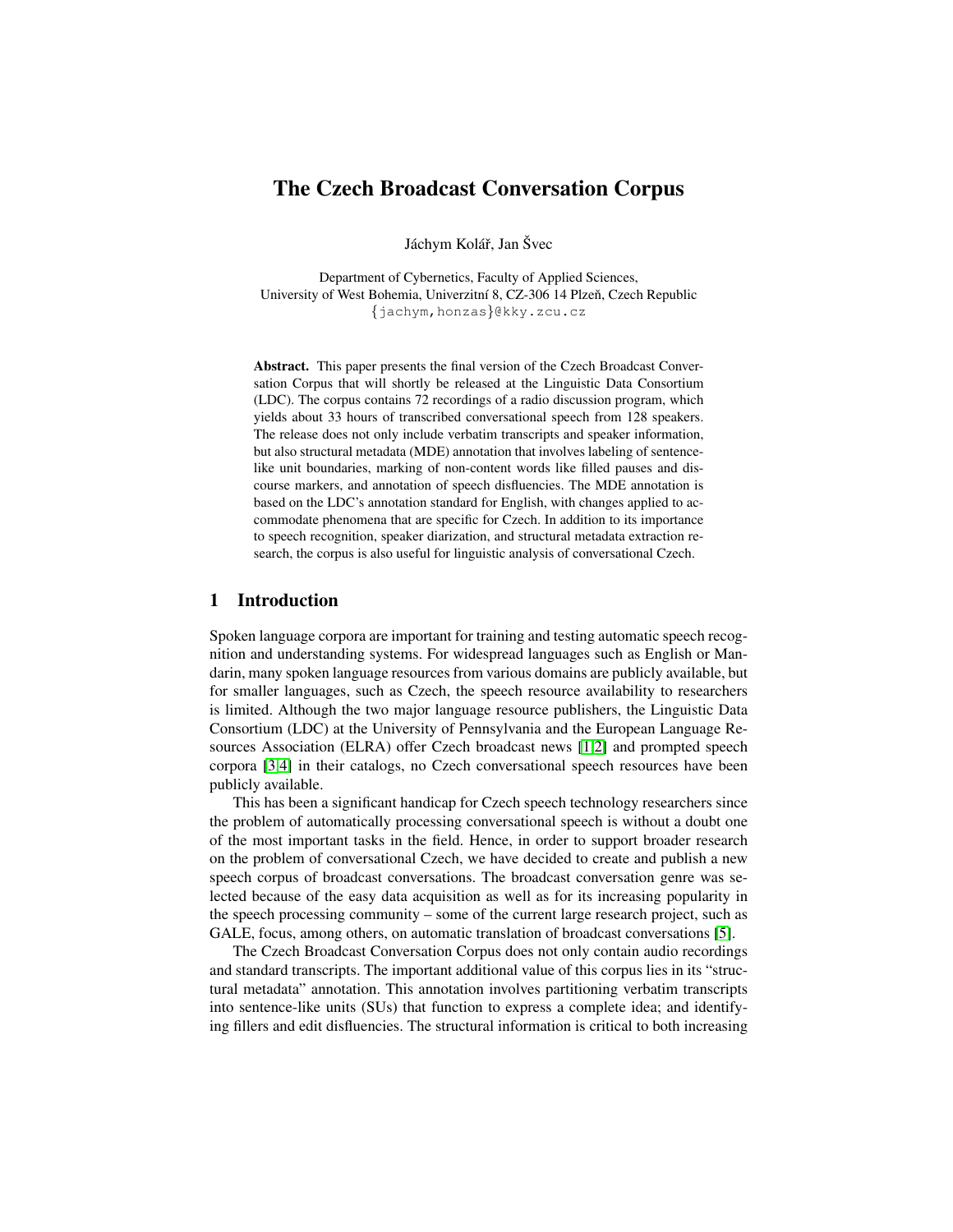human readability of the transcripts and allowing application of downstream NLP methods (e.g., machine translation, summarization, parsing), which are typically trained on fluent and formatted text.

The corpus will be released by the LDC as catalog numbers LDC2009S02 (audio) and LDC2009T12 (transcripts and structural metadata annotations) in summer 2009. The remainder of this paper describing the final version of the corpus is organized as follows. Section [2](#page-1-0) describes the audio data, Section [3](#page-1-1) presents details about speech transcripts, Section [4](#page-2-0) is devoted to the structural metadata annotation, and Section [5](#page-6-0) provides a summary and conclusions.

# <span id="page-1-0"></span>2 Audio Data

The broadcast conversation speech database consists of recordings of a radio discussion program called *Radioforum*, which is broadcast by Czech Radio 1 (CRo1) every weekday evening. Radioforum is a live talk show where invited guests (most often politicians but also journalists, economists, teachers, soldiers, crime victims, and so on) spontaneously answer topical questions asked by one or two interviewers. The number of interviewees in a single program ranges from one to three. Most frequently, one interviewer and two interviewees appear in a single show. The material includes passages of interactive dialog, but longer stretches of monolog-like speech slightly prevail. Because of the scope of the talk show, all speakers are adults. Although the corpus was recorded from a public radio where standard (literary) Czech would be expected, many speakers, especially those not used to talking on the radio, use colloquial language as well. Literary and colloquial word forms are often mixed in a single sentence. The usage of colloquial language, however, is not as frequent as in unconstrained informal conversations.

The number of transcribed shows has been increased over the last year. The final release of the corpus contains 72 recordings acquired over the air during the period from February 12, 2003 through June 26, 2003. The signal is single channel, sampled at 22.05 kHz with 16-bit resolution. Typical duration of a single discussion is 33–35 minutes (shortened to 26–29 minutes after removing compact segments of telephonic questions asked by radio listeners, which were not transcribed). In total, the duration of the audio data is 40 hours, which yields approximately 33 hours of pure transcribed speech. The total number of speakers in the whole corpus is 128; male speakers are more frequent than females (108 males, 20 females).

### <span id="page-1-1"></span>3 Transcripts

The goal of the transcription phase was to produce precise time-aligned verbatim transcripts of the broadcast recordings. The data were manually transcribed in the Transcriber tool [\[6\]](#page-7-5) using the careful transcription approach. The transcripts were created by a large number of annotators. To keep them maximally correct and consistent, all submitted transcripts were manually checked by a senior annotator.

The transcripts contain labeling of speaker turns – time stamps and speaker IDs are recorded at each speaker change. Overlapping speech regions were also labeled; within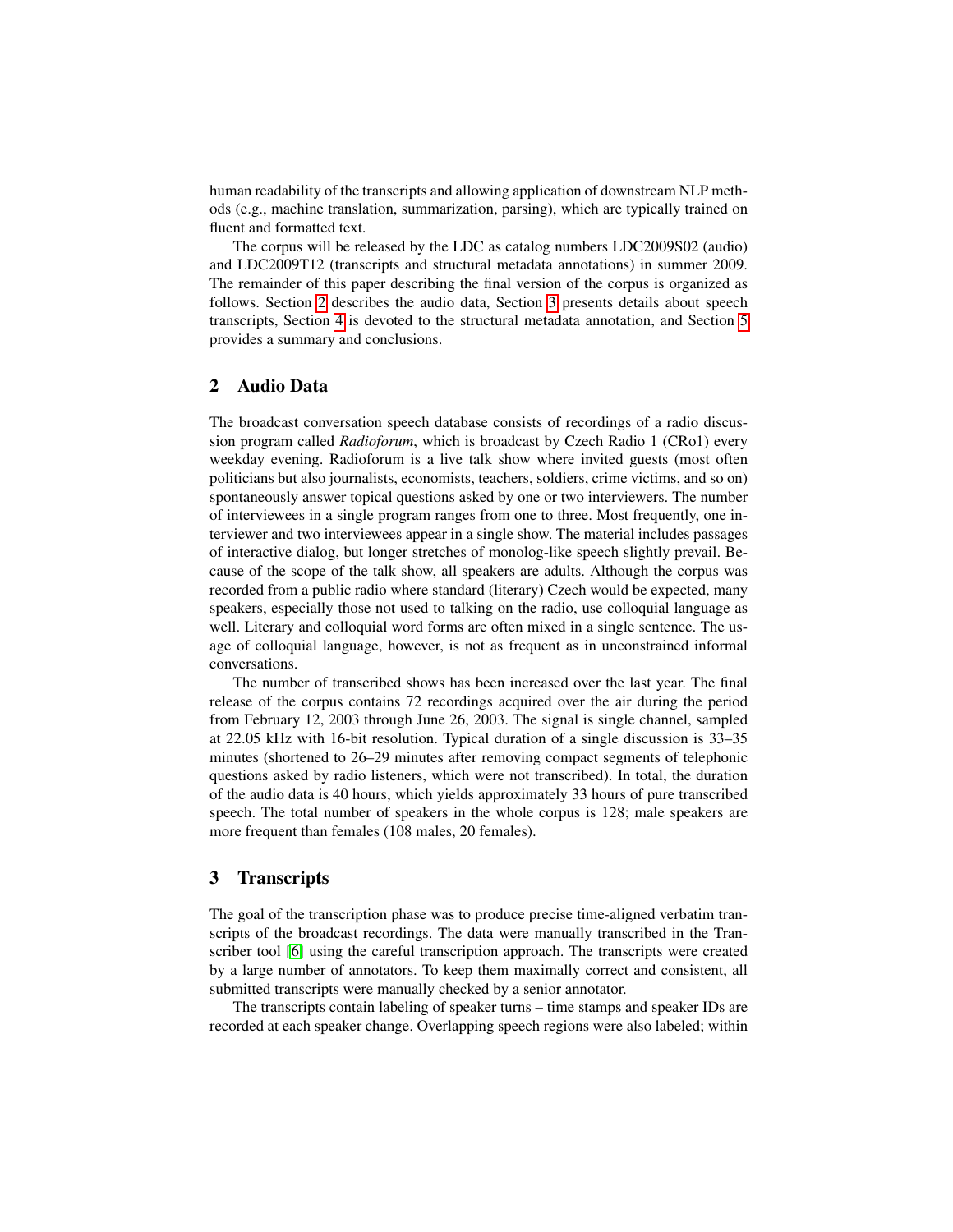**Table 1.** Corpus size  $(* - 'lexemes'$  include words, special interjections, and filled pauses; 'tokens' include lexemes plus speaker and background noises.)

<span id="page-2-1"></span>

| Number of shows                                | 72   Number of unique words 30.5k           |     |
|------------------------------------------------|---------------------------------------------|-----|
| Total duration                                 | 40.0h Total number of speakers 128          |     |
| Duration of transcribed speech 33.0h   — males |                                             | 108 |
| Total number of tokens                         | $ 306.6k $ females                          | 20  |
| Total number of lexemes*                       | $ 292.6k $ Number of speaker turns $ 8.0k $ |     |

these regions, each speaker's speech is transcribed separately (if intelligible). Regions of unintelligible speech were marked with a special symbol. To break up long turns, breakpoints roughly corresponding to "sentence" boundaries within a speaker's turn were added.

The transcripts contain standard punctuation, but acceptable marks were limited to periods and question marks at the end of a sentence, and commas within a sentence. Capitalization was used for proper names, but not for the beginnings of sentences that do not start with a proper name. Word fragments and mispronounced words were also tagged. In addition to words and punctuation, the transcripts contain special tags marking speaker noises (BREATH, COUGH, LAUGH, and LIP-SMACK), other noises (MUSIC, BACKGROUND-SPEECH, and unspecified NOISE), and "inarticulate" interjections expressing agreement (HM) and disagreement (MH).

Special attention was paid to transcription of filled pauses (FPs). FPs are hesitation sounds used by speakers to indicate uncertainty or to keep control of a conversation while thinking what to say next. In order to support maximal annotation consistency, we distinguished only two types of Czech FPs: *EE* (most typical example of EE is an FP similar to long Czech vowel *e´*, but this group also includes all hesitation sounds that are phonetically closer to vowels), and *MM* (all FPs that are phonetically more similar to consonants or mumble-like sounds, typically pronounced with a closed mouth).

The overall size of the corpus in terms of a number of different measures is presented in Table [1.](#page-2-1) Among others, note that the number of distinct words in the vocabulary created from the corpus transcripts is quite large given the size of the corpus. Czech, same as other Slavic languages, is highly inflectional, and thus uses an extremely large number of distinct word forms.

# <span id="page-2-0"></span>4 Structural Metadata Annotation

#### 4.1 Annotation Approach

The structural metadata (MDE) annotation can be viewed as a post-processing step applied to the standard transcription. Structural information is critical to both increasing human readability of the transcripts and allowing application of downstream NLP methods, which typically require a fluent and formatted input. Because spontaneous utterances are not as well-structured as read speech and written text, annotating structure by simply making reference to standard punctuation is inadequate. Hence, several different schemes have been proposed for annotation of typical spontaneous speech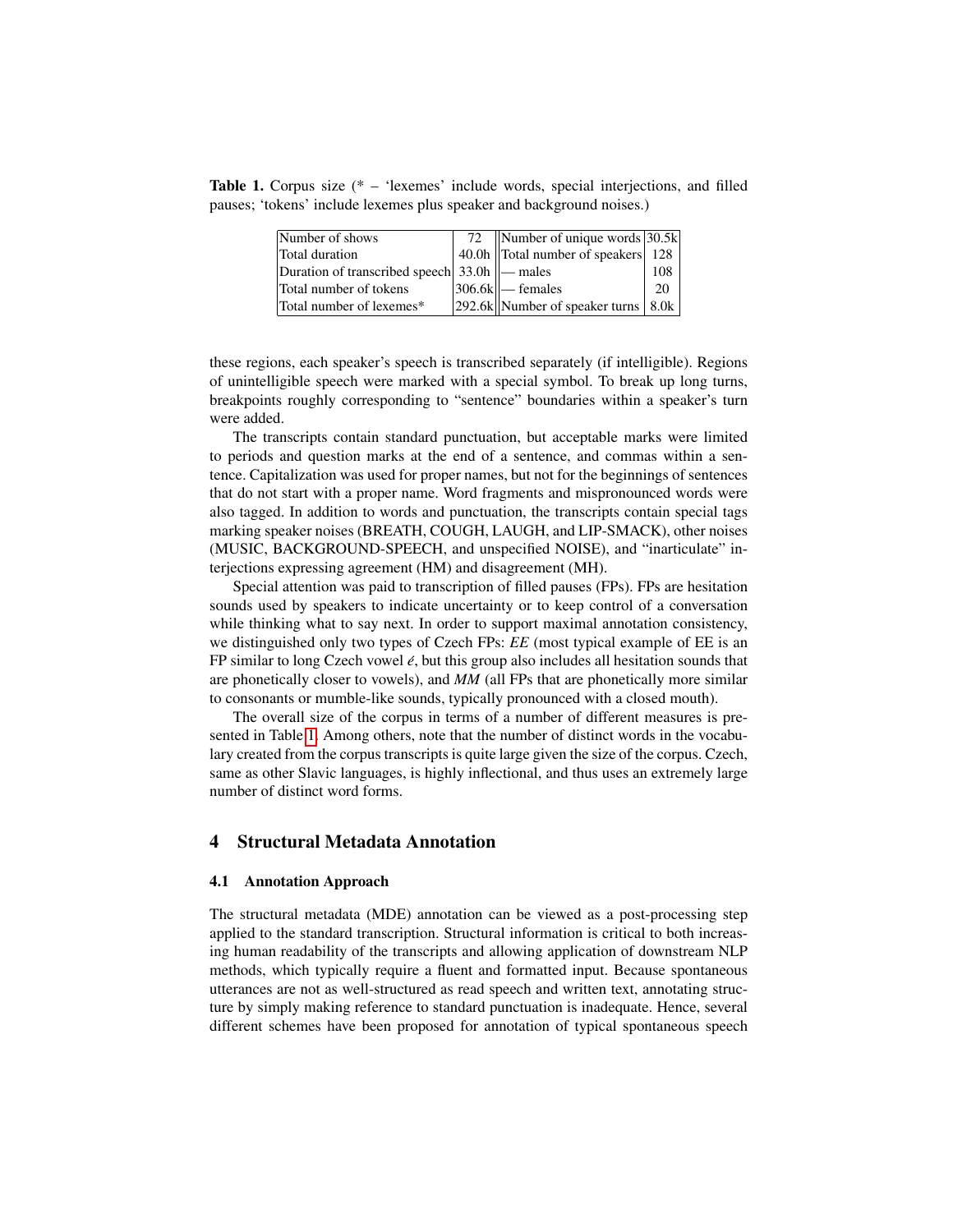phenomena. Earliest efforts include the manual for disfluency tagging of the Switchboard corpus [\[7\]](#page-7-6), Heeman's annotation scheme for the Trains dialog corpus [\[8\]](#page-7-7), and a syntactic-prosodic labeling system for spontaneous speech called "M" presented in [\[9\]](#page-7-8). Recently, Fitzgerald and Jelinek [\[10\]](#page-7-9) presented a new annotation scheme for spontaneous speech reconstruction.

For our work on conversational Czech, we have decided to adopt the "Simple Metadata Annotation" approach introduced by the LDC as part of the DARPA EARS program [\[11\]](#page-7-10). Originally, this standard was defined only for English. Later, the authors proposed to extend the guidelines for use with Mandarin and Arabic [\[12\]](#page-8-0), but because of the premature termination of the EARS project, these efforts ended up as early as during the pilot annotation tests and no reasonably-sized corpora have been created to this day. When developing particular annotation rules for Czech structural metadata annotation, the LDC's annotation guidelines for English were taken as the starting point, with changes applied to accommodate specific phenomena of Czech. In addition to the necessary language-dependent modifications, we further proposed and applied some language-independent modifications.

The annotation involves insertion of sentence-like unit breakpoints (SUs) to the flow of speech and identification of a range of spontaneous speech phenomena (fillers and disfluencies). The following subsections briefly describe individual annotation subtasks. A more detailed description can be found in [\[13\]](#page-8-1).

SUs Dividing the stream of words into sentence-like units is a crucial component of the MDE annotation. The goal of this part of annotation is to improve transcript readability and processability by presenting it in small coherent chunks rather than long unstructured turns. Because speakers often tend to use long continuous compound sentences in spontaneous speech, it is nearly impossible to identify the end-of-sentence boundaries with consistency using only a vague notion of a "conversational equivalent" of the "written sentence" definition – strict segmentation rules are necessary. One possible solution is to divide the flow of speech into some "minimal meaningful units" functioning to express one complete idea on the speaker's part. These utterance units are called SUs (Sentence-like/Syntactic/Semantic Units) within the MDE task. The SU symbols are the following:

 $/? -$  Question break – end of an interrogative

(*Do you like irises /?*)

/, – Clausal break – identifies non-sentence clauses joined by subordination

(*If it happens again /, I'll go home /.*)

 $\sqrt{\mathcal{k}}$  – Coordination break – identifies coordination either of two dependent clauses or of two main clauses that cannot stand alone

(*Not only she is beautiful /& but also she is kind /.*)

/- – Incomplete (arbitrarily abandoned) SU

(*Because my father was born there /, I know a lot about the /- They must try it /.*)

/∼ – Incomplete SU interrupted by another speaker

(*A: Tell me about /*∼ *B: Just a moment /.*)

<sup>/. –</sup> Statement break – end of a complete SU functioning as a declarative statement (*Theresa loves irises /.*)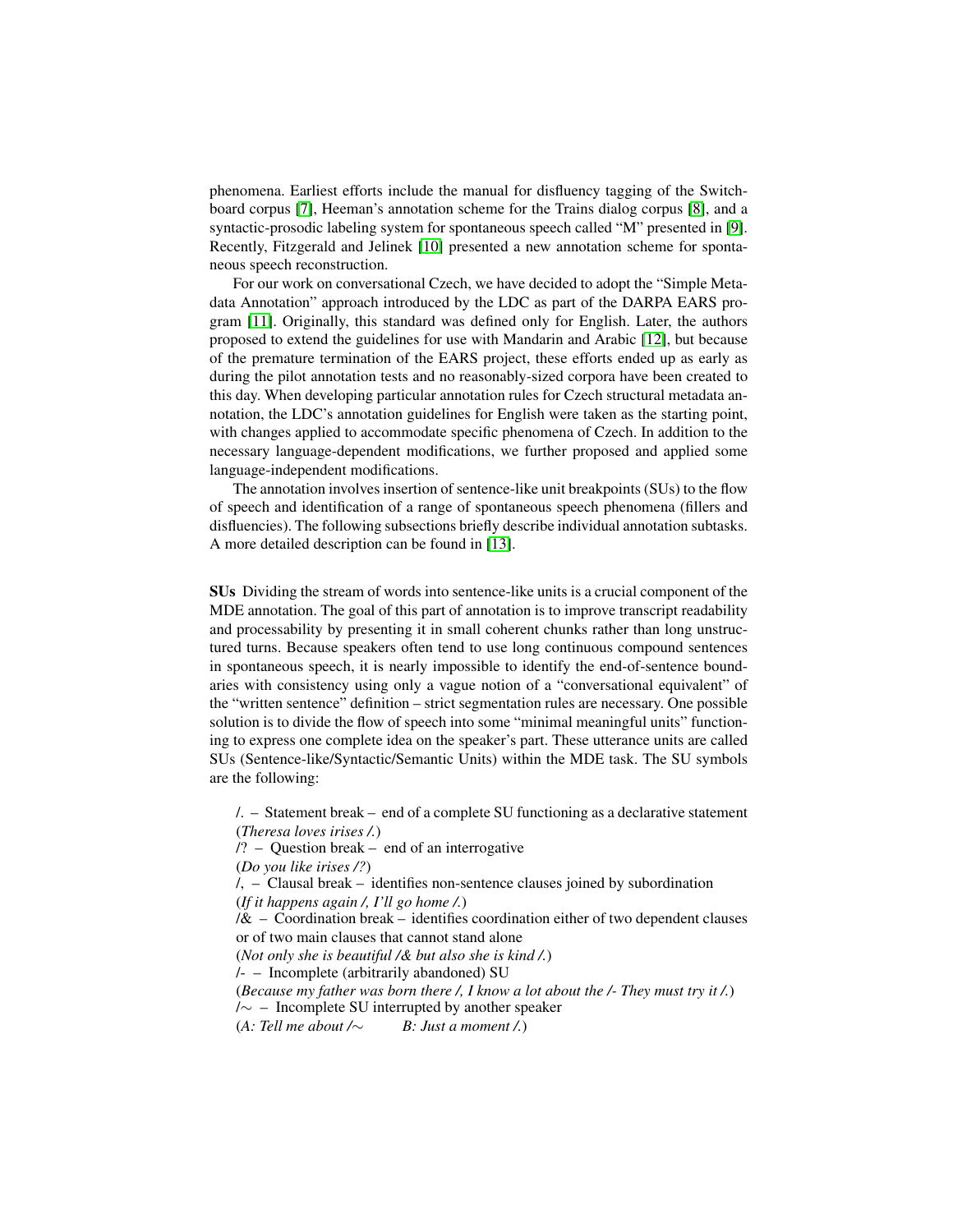The SU symbols may be divided into two categories: sentence-internal  $(\mathcal{K}$  and  $\mathcal{L})$ , and sentence-external (others). Sentence-external breaks are used to indicate the presence of a main (independent) clause. These independent main clauses can stand alone as a sentence and do not depend directly on the surrounding clauses for their meaning. Sentence-internal breaks are secondary and have mainly been introduced to support inter-annotator agreement. They delimit units (clauses) that cannot stand alone as a complete sentence.

We did not use the identical set of SU symbols as originally defined in [\[11\]](#page-7-10) but introduced two significant modifications. First, the original set contains only one symbol for incomplete SUs, but we decided to distinguish two types of incomplete SUs: /– indicating that the speaker abandoned the SU arbitrarily; and /∼ indicating that the speaker was interrupted by another speaker. This distinction of incompletes is very useful since their patterns differ significantly in prosody, semantics, and syntax. Second, in order to identify some "core boundaries", we introduced two new symbols: //. and //? — the double slashes indicate a strong prosodic marking on the SU boundary, i.e. pause, final lengthening, and/or strong pitch fall/rise.

Other modifications in the SU annotation for Czech pertain to differences between Czech and English. One example of a difference affecting the SU annotation is the possibility of subject omission in Czech. In English, subject dropping is only allowed in the second clause of a compound sentence when both clauses share the same subject. In Czech, the subject (pronoun) can be dropped every time it is "understood" from context and/or from the form of a conjugated predicate (verb). Since the conjugation of the verb includes both person and number of the subject, it is possible to say for instance *"Běžím /."*, lit. *"(I am) running /."* As a result, subject dropping in the coordinated clause does not imply the use of the coordinating break  $(\sqrt{\alpha})$ , as is the case for English. Instead, we separate the coordinated clauses with an SU-external break, even if the subject is present in the first clause and dropped in the second clause ("Robert do práce šel pěšky /. ale *domů jel vlakem /."*, lit. "Robert walked to work /. but (he) took the train home /.").

Fillers Four types of fillers are labeled: filled pauses (FPs, already described in Section [3\)](#page-1-1), discourse markers (DMs), explicit editing terms (EETs) and asides/parentheticals (A/Ps). Annotating fillers consists of identifying the filler word(s) and assigning them an appropriate label.

DMs are words or phrases that function primarily as structuring units of spoken language. They do not carry separate meaning, but signal such activities as a change of speaker, taking or holding control of the floor, giving up the floor or the beginning of a new topic. Frequent examples of Czech DMs are *"tak"* (lit. *"so"*) or *"no"* (*"well"*). Unlike English, DMs containing a verb (such as *you know*) are less frequent. We also labeled a DM subtype – Discourse Response (DR). DRs are DMs that are employed to express an active response to what another speaker said, in addition to mark the discourse structure. For instance, the speaker may also initiate his/her attempt to take the floor. DRs typically occur turn-initially.

EETs are fillers only occurring within the context of an edit disfluency. These are explicit expressions by which speakers signal that they are aware of the existence of a disfluency on their part. They are quite rare. In our corpus, by far the most frequent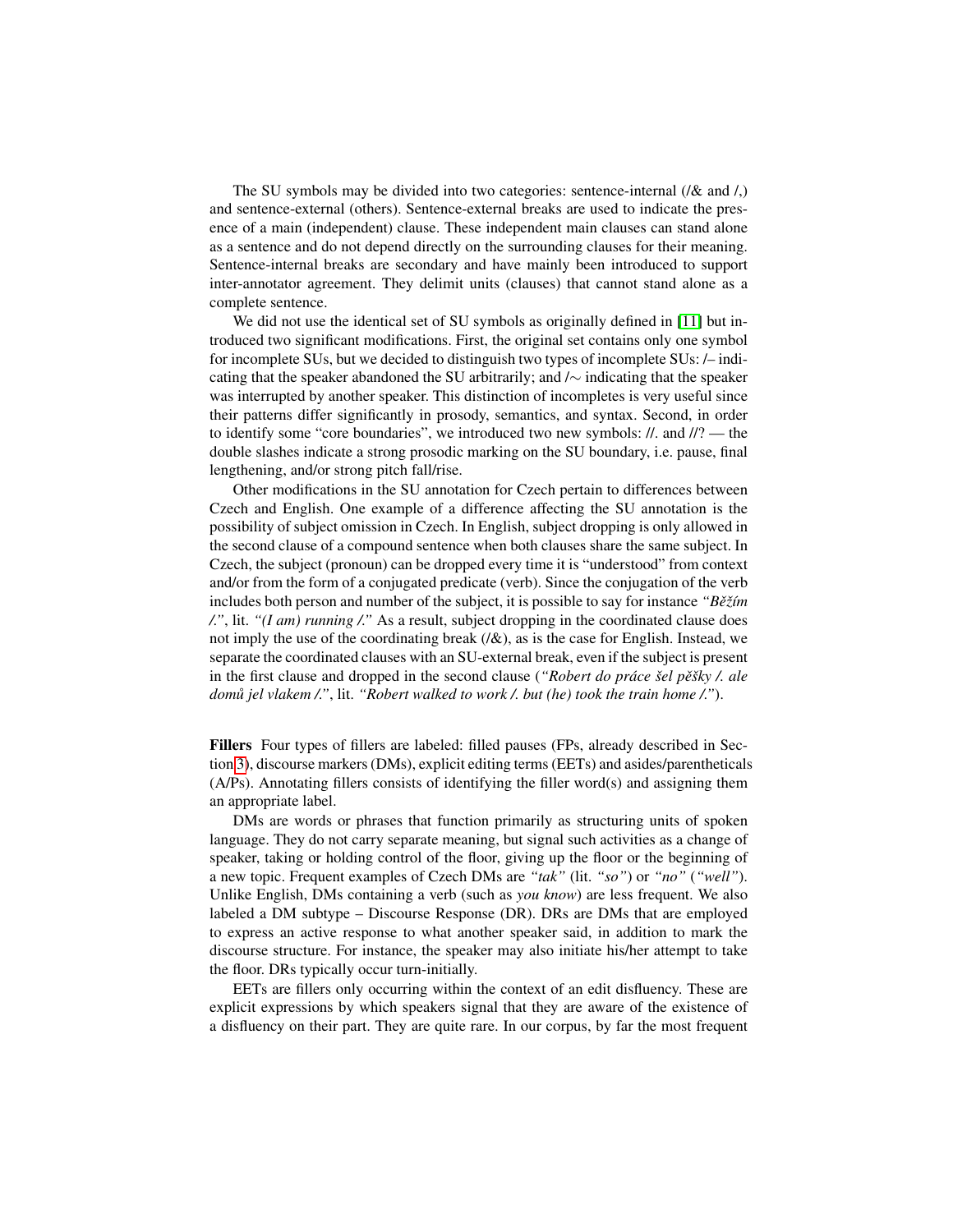one is *nebo* (lit. *or*). The further type of a filler, A/Ps, occur when the speaker utters a short side comment and then returns to the original sentence pattern (e.g., *"And then that last question* {*it was a funny question*} *came up /."*). Strictly speaking, A/Ps are not fillers, but because as with other filler types, annotators must identify the full span of text functioning as an A/P, they are included with fillers in the MDE definition. Some very common words or short phrases, that can be denoted as "lexicalized parentheticals" (e.g. *"rekn ˇ eme" ˇ* , lit. *"say"*) are not annotated as A/Ps.

Edit disfluencies Edit disfluencies are portions of speech in which a speaker's utterance is not complete and fluent. Instead, the speaker corrects or alters the utterance, or abandons it entirely and starts over. In MDE, edit disfluencies consist of the deletable region (DelReg, speaker's initial attempt to formulate an utterance that later gets corrected), interruption point (IP, the point at which the speaker breaks off the DelReg with an EET, repetition, revision or restart), optional EET (an overt statement from the speaker recognizing the existence of a disfluency), and correction (portion of speech in which speaker corrects or alters the DelReg). Whereas corrections had not been explicitly tagged within the MDE project for English, we decided to label them in order to obtain relevant data for further research of disfluencies. An example of a disfluency follows (\* denotes IP, DelReg is displayed within square brackets, EET is typed in boldface, and correction is underlined):

*Nase d ˇ eti miluj ˇ ´ı [kocku]\* EE ˇ nebo psa pana Bergera /.* lit. *Our children love [the cat]\* uh or the dog of Mr. Berger /.*

#### 4.2 MDE Annotation Tool, Formats, and Statistics

When creating MDE annotations, annotators not only work with the verbatim transcripts, but also listen to audio and use prosody to resolve potential syntactic ambiguities. To ease the annotation process, a special software tool called QAn (Quick Annotator) was developed. It allows annotators to highlight relevant spans of text, play corresponding audio segments, and then record annotation decisions. A screenshot of the tool is displayed in Figure [1.](#page-6-1) The tool can be downloaded for free from <http://www.mde.zcu.cz/qan.html>.

In the corpus release, the structural annotations are provided in two different formats. The first is the format used by QAn. It is based on the XML-based Transcriber format, which is extended by special tags representing structural metadata information. The format uses two types of metadata tags: SUs associated with interword boundaries, and Labels spanning over one or more words (i.e., these are begin/end pairs).

The second format is RTTM. It is based on the RTTM-format-v13 specification that was used for storing MDE annotations in the EARS project. The format uses objectoriented representation of the rich text data. There are four general object categories to be represented. They are speech-to-text objects, MDE objects, source (speaker) objects, and structural objects. Except for the speaker information object, each object exhibits a temporal extent with a beginning time and duration. Note that the duration of interruption points and clausal boundaries is zero by definition. The objects are represented individually, one object per record, using a flat record format with object attributes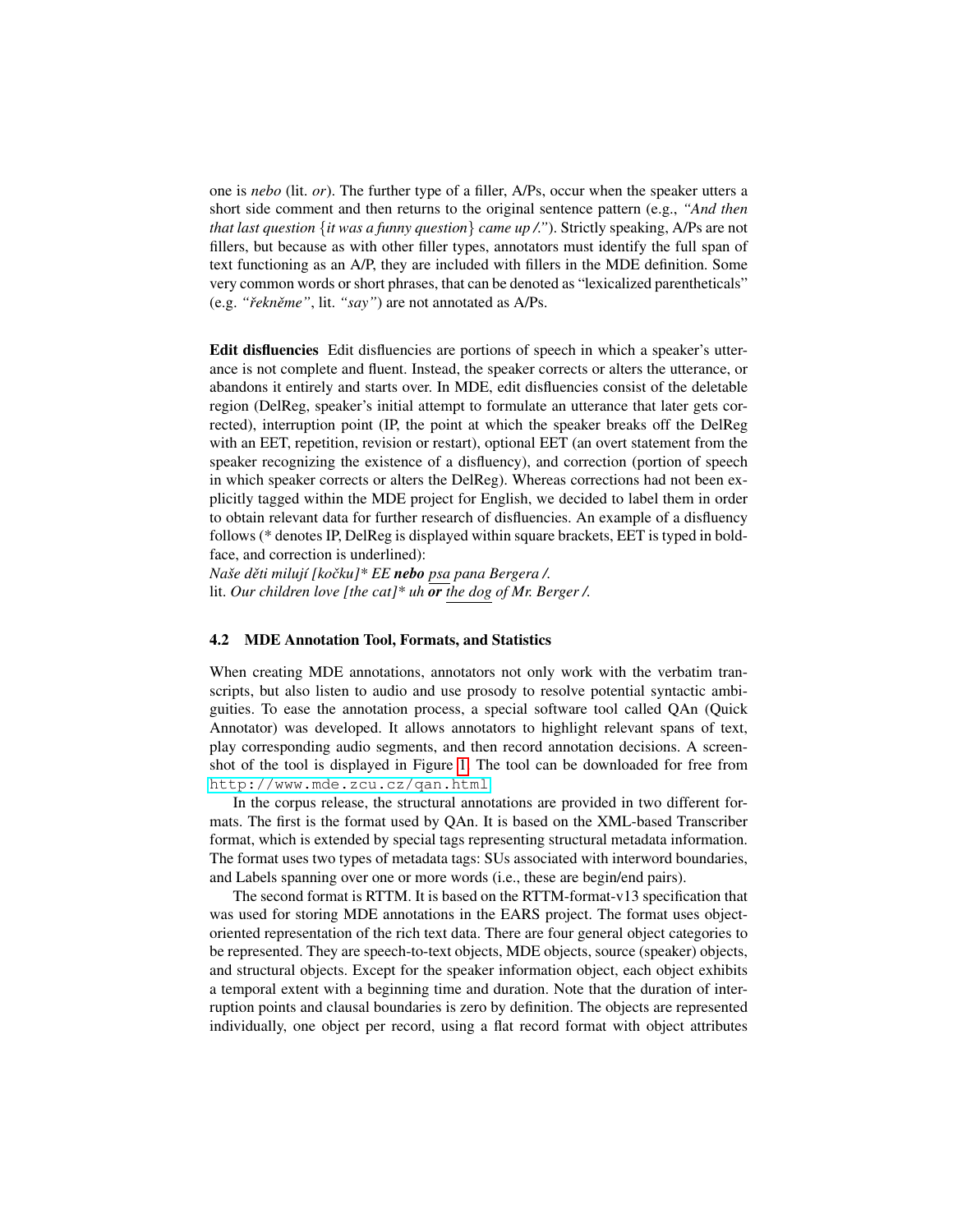#### <span id="page-6-1"></span>Fig. 1. Screenshot of QAn – the MDE annotation tool

| Eile View Windows Help<br>Turn 37 (Jan Pokorný)<br>, BREATHI [EE-HESITATION] poidme se zastavit u jiné věci <i>II</i> . ministr práce a sociálních věcí<br>místopředseda ČSSD Zdeněk Škromach , v sobotním Právu vyjádřil názor /, že kdyby bylo po jeho /,<br>bohatí by měli platit do systému víc II. a i těch třicet sedum procent v pátém daňovém pásmu I, které se<br>nepodařilo prosadit I, [BREATH] by pro pana ministra Škromacha byla jen symbolika I, protože by tak<br>státní rozpočet získal jen necelou miliardu II.<br>[BREATH] [EE-HESITATION] co říkáte takovému názoru jako předseda rozpočtového výboru a taky<br>jako křesťanský demokrat /, jemuž [so-] * solidarita [sou] * není cizi //?<br>Turn 38 (Miroslav Kalousek)<br>ale oni přece ti bohatí platí víc II.<br>třicet dva procent z velkého příjmu [BREATH] je samozřejmě mnohem víc peněz než<br>[EE-HESITATION] patnáct procent z malého příjmu II. [BREATH] a také daň z příjmu fyzických osob<br>[BREATH] je jediná daň u nás /, která je progresivní /& která skutečně stoupá podle toho /, čím víc<br>máte /, tim vice platite /, podle toho /, v jakém ste daňovém pásmu //.<br>[BREATH] ale ta progresivita musi mit svoji miru II. [BREATH] kdybych [EE-HESITATION]<br>extrapoloval vyjádření pana ministra Škromacha I, [BREATH] <mark>Itak bych sa<i>mozřejmě ře-]</i> * , tak by .</mark><br>se dalo říct I. [že kdo bude] * . že když se bude platit sto procent v nejvyšším daňovém pásmu I, tak<br>se vybere nejvíc daní /, a [BREATH] to není pravda //, [BREATH] pak vám samozřejmě ti<br>nejschopnější /, kteří jsou schopni [BREATH] [EE-HESITATION] vydělávat nejvíc a tím pádem také<br>nejvíc přispívat /, [BREATH] prostě z takového systému utečou //. | X Suick Annotator 0.4 - Miomerjachym/md. f010519/vs.gan]<br>ENX |
|-----------------------------------------------------------------------------------------------------------------------------------------------------------------------------------------------------------------------------------------------------------------------------------------------------------------------------------------------------------------------------------------------------------------------------------------------------------------------------------------------------------------------------------------------------------------------------------------------------------------------------------------------------------------------------------------------------------------------------------------------------------------------------------------------------------------------------------------------------------------------------------------------------------------------------------------------------------------------------------------------------------------------------------------------------------------------------------------------------------------------------------------------------------------------------------------------------------------------------------------------------------------------------------------------------------------------------------------------------------------------------------------------------------------------------------------------------------------------------------------------------------------------------------------------------------------------------------------------------------------------------------------------------------------------------------------------------------------------------------------------------------|-----------------------------------------------------------------|
|                                                                                                                                                                                                                                                                                                                                                                                                                                                                                                                                                                                                                                                                                                                                                                                                                                                                                                                                                                                                                                                                                                                                                                                                                                                                                                                                                                                                                                                                                                                                                                                                                                                                                                                                                           | $-1$ $\times$                                                   |
|                                                                                                                                                                                                                                                                                                                                                                                                                                                                                                                                                                                                                                                                                                                                                                                                                                                                                                                                                                                                                                                                                                                                                                                                                                                                                                                                                                                                                                                                                                                                                                                                                                                                                                                                                           |                                                                 |
|                                                                                                                                                                                                                                                                                                                                                                                                                                                                                                                                                                                                                                                                                                                                                                                                                                                                                                                                                                                                                                                                                                                                                                                                                                                                                                                                                                                                                                                                                                                                                                                                                                                                                                                                                           |                                                                 |
|                                                                                                                                                                                                                                                                                                                                                                                                                                                                                                                                                                                                                                                                                                                                                                                                                                                                                                                                                                                                                                                                                                                                                                                                                                                                                                                                                                                                                                                                                                                                                                                                                                                                                                                                                           |                                                                 |
| [BREATH] [EE-HESITATION] my sme přesvědčení <i>I</i> , že současná míra progrese <i>I</i> , [BREATH] která<br>je mezi patnácti až třiceti dvěma procenty /, [BREATH] je míra progrese /, která je optimální /, a<br>nechceme tu progresi zvyšovat [BREATH] právě proto /, aby ti schopní neutikali / <mark>&amp;</mark> a nebyli [do-] *<br>demotivování k tomu /, aby vytvářeli hodnoty //.                                                                                                                                                                                                                                                                                                                                                                                                                                                                                                                                                                                                                                                                                                                                                                                                                                                                                                                                                                                                                                                                                                                                                                                                                                                                                                                                                              |                                                                 |
| <b>Play/Pause</b><br>Word: "vic", Labels: No labels                                                                                                                                                                                                                                                                                                                                                                                                                                                                                                                                                                                                                                                                                                                                                                                                                                                                                                                                                                                                                                                                                                                                                                                                                                                                                                                                                                                                                                                                                                                                                                                                                                                                                                       | $109:06.78$ / 34:16.00                                          |

<span id="page-6-2"></span>Table 2. Structural metadata statistics

| Total number of SUs                                                        | $ 21.7k $ Tokens in DelRegs              | $2.9\%$ |
|----------------------------------------------------------------------------|------------------------------------------|---------|
| Average length of complete SUs                                             | 13.7   DelRegs having correction 88.2%   |         |
| - statements                                                               | 13.9 Tokens in A/Ps                      | $1.5\%$ |
| - questions                                                                | 11.6    Tokens annotated as $\text{DMs}$ | $1.5\%$ |
| Average length of incomplete SUs 10.2 Tokens annotated as EETs $ 0.001\% $ |                                          |         |

stored in white-space separated fields. A more detailed description of the two formats can be found in the corpus documentation.

Table [2](#page-6-2) displays some interesting numbers relating to the metadata annotation of the corpus. Among others, the numbers indicate that statement SUs are on average longer than interrogative SUs, and that, as expected, complete SUs are slightly longer than incomplete SUs. Furthermore, note that the number of DelRegs that were corrected is quite high, indicating that false starts (disfluency subtype that does not have a correction) are not that frequent. The numbers also show that EETs are really rare, while DMs and A/Ps are more frequent in Czech broadcast conversations.

# <span id="page-6-0"></span>5 Conclusion

In this paper, we have presented the final release of the Czech Broadcast Conversation Corpus. The corpus was created and published in order to support broader research on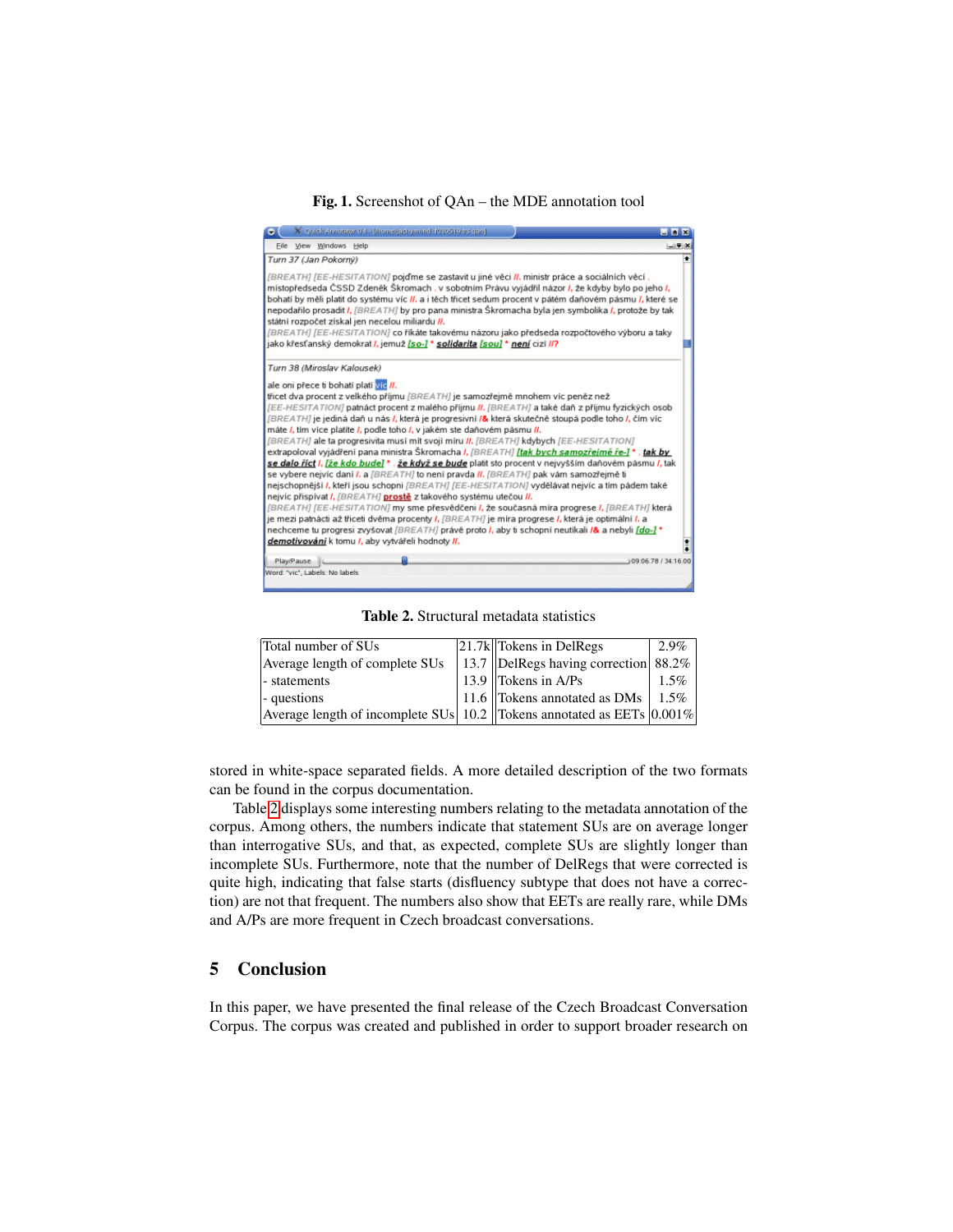the problem of conversational Czech. It contains 72 recordings of a broadcast discussion program, which yields about 33 hours of pure transcribed speech from 128 adult speakers. The annotations does not only include verbatim transcripts and speaker information, but the additional value of this corpus is that it also contains structural metadata annotations capturing important information about sentence-like units, fillers, and edit disfluencies. The metadata annotation is based on the LDC's standard for English, but the original guidelines had to be adjusted to accommodate specific phenomena of Czech syntax. In addition to the necessary language-dependent modifications, we further proposed and applied some language-independent modifications. Besides its importance to speech recognition, speaker diarization, and MDE research, this corpus may also be useful for linguistic analysis of conversational Czech. The corpus will be released by the LDC in summer 2009.

# Acknowledgments

This work was supported by the Ministry of Education of the Czech Republic under projects 2C06020 and ME909. The authors also thank Stephanie Strassel, Christopher Walker, Dagmar Kozlíková, and Vlasta Radová for their help with the creation of the corpus.

### References

- <span id="page-7-0"></span>1. Psutka, J., Radová, V., Müller, L., Matoušek, J., Ircing, P., Graff, D.: Voice of America (VOA) Czech broadcast news audio and transcripts. Linguistic Data Consortium Catalog No. LDC2000S89 and LDC2000T53, Philadelphia, PA, USA (2000)
- <span id="page-7-1"></span>2. Radová, V., Psutka, J., Müller, L., Byrne, W., Psutka, J.V., Ircing, P., Matoušek, J.: Czech Broadcast News Speech and Transcripts. Linguistic Data Consortium Catalog No. LDC2004S01 and LDC2004T01, Philadelphia, PA, USA (2004)
- <span id="page-7-2"></span>3. ELRA: Czech SpeechDat(E) database. Catalogue Reference ELRA-S0094 (2001)
- <span id="page-7-3"></span>4. ELRA: GlobalPhone Czech. Catalogue Reference ELRA-S0196 (2006)
- <span id="page-7-4"></span>5. Zheng, J., Wang, W., Ayan, N.F.: Development of SRI's translation systems for broadcast news and broadcast conversations. In: Proc. Interspeech 2008, Brisbane, Australia (2008)
- <span id="page-7-5"></span>6. Boudahmane, K., Manta, M., Antoine, F., Galliano, S., Barras, C.: Transcriber: A tool for segmenting, labeling and transcribing speech. <http://trans.sourceforge.net>
- <span id="page-7-6"></span>7. Meeter, M.: Dysfluency annotation stylebook for the Switchboard corpus. [ftp://ftp.](ftp://ftp.cis.upenn.edu/pub/treebank/swbd/doc/DFL-book.ps) [cis.upenn.edu/pub/treebank/swbd/doc/DFL-book.ps](ftp://ftp.cis.upenn.edu/pub/treebank/swbd/doc/DFL-book.ps) (1995)
- <span id="page-7-7"></span>8. Heeman, P.: Speech Repairs, Intonational Boundaries and Discourse Markers: Modeling Speakers' Utterances in Spoken Dialogs. PhD thesis, University of Rochester, NY, USA (1997)
- <span id="page-7-8"></span>9. Batliner, A., Kompe, R., Kiessling, A., Mast, M., Niemann, H., Nöth, E.:  $M = \text{Syntax} + \text{O}(1)$ Prosody: A syntactic–prosodic labelling scheme for large spontaneous speech databases. Speech Communication 25 (1998) 193–222
- <span id="page-7-9"></span>10. Fitzgerald, E., Jelinek, F.: Linguistic resources for reconstructing spontaneous speech text. In: Proc. LREC'08, Marrakech, Morocco (2008)
- <span id="page-7-10"></span>11. Strassel, S.: Simple metadata annotation specification V6.2. [http://www.ldc.upenn.](http://www.ldc.upenn.edu/Projects/MDE/Guidelines/SimpleMDE_V6.2.pdf) [edu/Projects/MDE/Guidelines/SimpleMDE\\_V6.2.pdf](http://www.ldc.upenn.edu/Projects/MDE/Guidelines/SimpleMDE_V6.2.pdf) (2004)